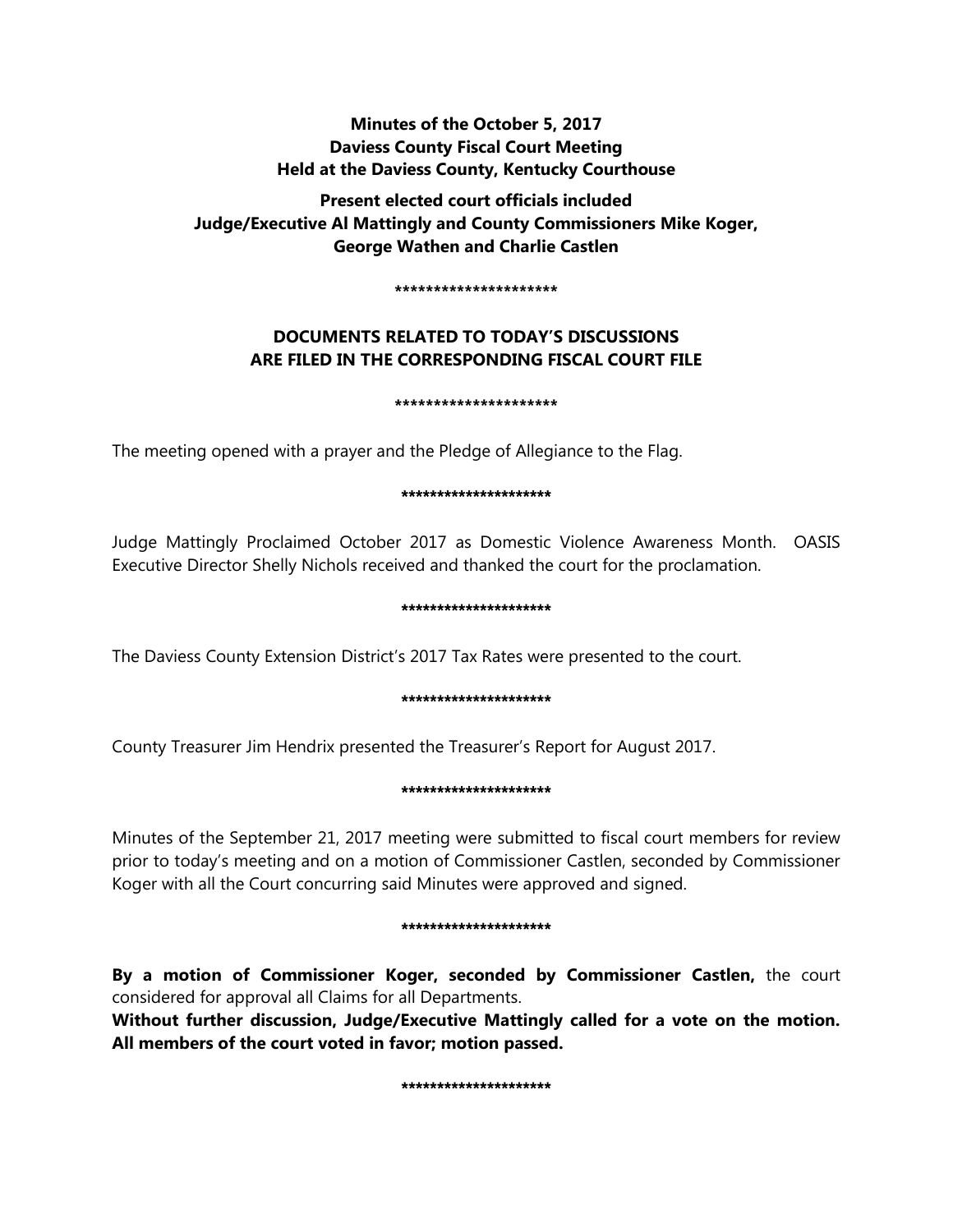**By a motion of Commissioner Koger, seconded by Commissioner Wathen,** the court considered for approval an MOA with the Metalsa Corporation regarding Daviess County Economic Development funds.

The Daviess County Economic Development Advisory Commission recommended an allocation of \$339,000 to Metalsa from the county's economic development fund. This MOA stipulates county funds are contingent upon Metalsa hiring 113 new employees within a certain timeframe.

**Without further discussion, Judge/Executive Mattingly called for a vote on the motion. All members of the court voted in favor; motion passed.** 

#### \*\*\*\*\*\*\*\*\*\*\*\*\*\*\*\*\*\*\*\*\*

**By a motion of Commissioner Wathen, seconded by Commissioner Castlen,** the court considered for approval to Renew Medical, Vision, Dental, and Life Benefits for the Fiscal Court and County Clerk and authorize the County Treasurer to sign any and all related documents.

County Treasurer Jim Hendrix stated, "This is annual benefit renewals. Benefits are unchanged from the prior year."

**Without further discussion, Judge/Executive Mattingly called for a vote on the motion. All members of the court voted in favor; motion passed.** 

#### \*\*\*\*\*\*\*\*\*\*\*\*\*\*\*\*\*\*\*\*\*

**By a motion of Commissioner Koger, seconded by Commissioner Wathen,** the court considered for approval to Purchase an Equipment Trailer for the Road Department for \$13,768. **Without further discussion, Judge/Executive Mattingly called for a vote on the motion. All members of the court voted in favor; motion passed.** 

#### \*\*\*\*\*\*\*\*\*\*\*\*\*\*\*\*\*\*\*

**By a motion of Commissioner Wathen, seconded by Commissioner Castlen,** the court considered for approval to Advertise for **Bid No. 37-2017:** Elevator Maintenance Services and **Bid No. 38-2017**: Fuel Monitoring System.

**Without further discussion, Judge/Executive Mattingly called for a vote on the motion. All members of the court voted in favor; motion passed.** 

#### \*\*\*\*\*\*\*\*\*\*\*\*\*\*\*\*\*\*\*

**By a motion of Commissioner Castlen, seconded by Commissioner Koger,** the court considered for approval to Promotion, effective 10/8/2017 the following Fire Department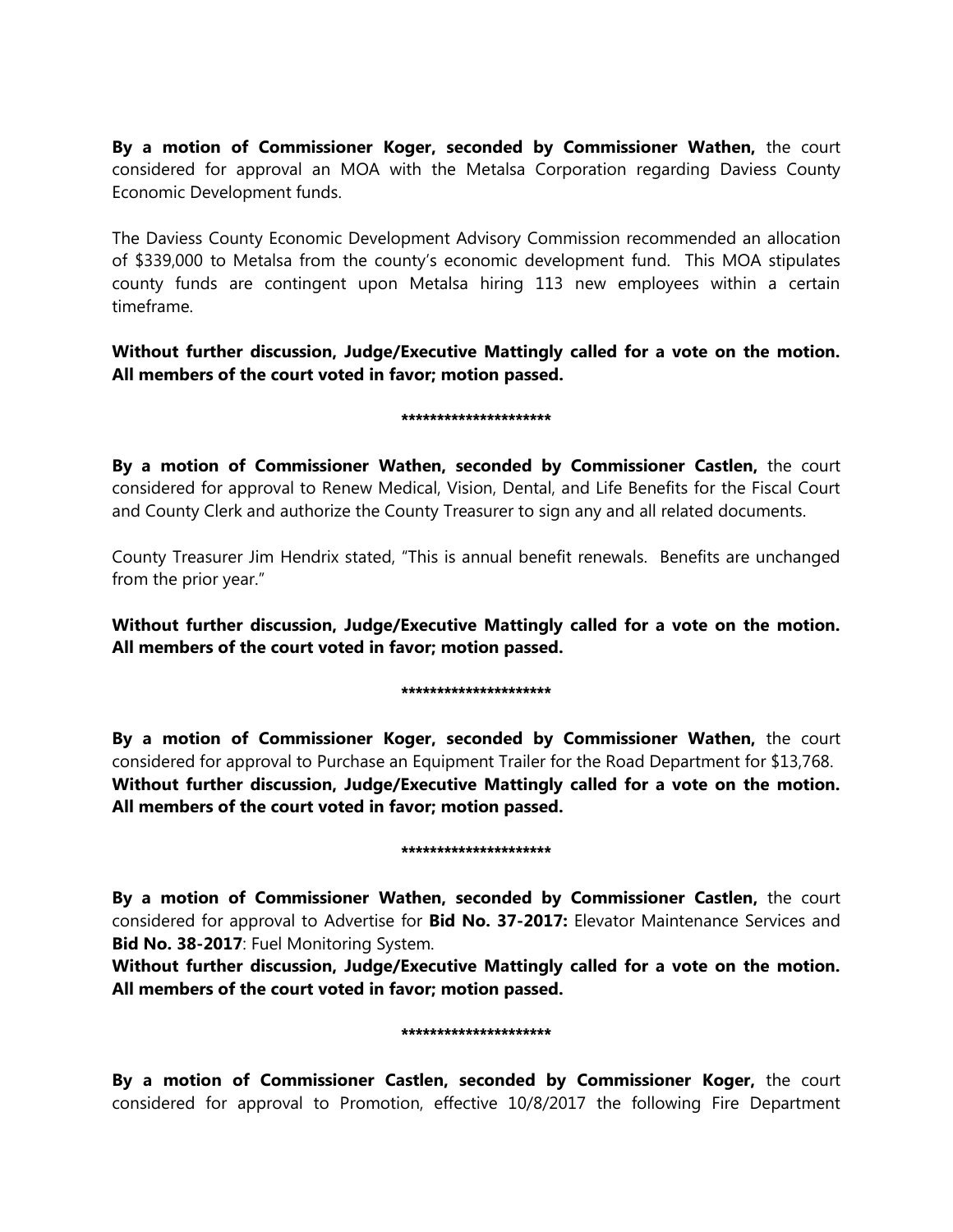employees: Eric Coleman to *Assistant Chief*, Rondal (Ronnie) Bobo to *Lieutenant*, and Brian Cecil to *Engineer.*

**Without further discussion, Judge/Executive Mattingly called for a vote on the motion. All members of the court voted in favor; motion passed.** 

#### \*\*\*\*\*\*\*\*\*\*\*\*\*\*\*\*\*\*\*\*\*

**By a motion of Commissioner Castlen, seconded by Commissioner Wathen,** the court considered for approval to appoint James Kuhlman (33-2017) to the **Daviess County Public Library** (Lewatis McNeal served 1 term)

TERM: 9/13/2017 - 9/13/2021.

**Without further discussion, Judge/Executive Mattingly called for a vote on the motion. All members of the court voted in favor; motion passed.** 

#### \*\*\*\*\*\*\*\*\*\*\*\*\*\*\*\*\*\*\*

**By a motion of Commissioner Koger, seconded by Commissioner Wathen,** the court considered for approval to appoint Susan Montalvo-Gesser (34-2017) to the **Daviess County Public Library** (Polly Reynolds served 2 terms)

TERM: 9/13/2017 - 9/13/2021.

**Without further discussion, Judge/Executive Mattingly called for a vote on the motion. All members of the court voted in favor; motion passed.** 

#### \*\*\*\*\*\*\*\*\*\*\*\*\*\*\*\*\*\*\*\*\*

**By a motion of Commissioner Castlen, seconded by Commissioner Wathen,** the court considered for approval the **Second Reading of KOC 621.17 (2017); 11-2017** – An Ordinance Relating to the Daviess County Road, Bridge and Street System.

### **Comments:**

No comments received.

**Without further discussion, Judge/Executive Mattingly called for a vote on the motion. All members of the court voted in favor; motion passed.** 

#### \*\*\*\*\*\*\*\*\*\*\*\*\*\*\*\*\*\*\*\*\*

The court heard the **First Reading of KOC 910.6 (2017); 12-2017** – An Ordinance Relating to Goals and Objectives of the Comprehensive Plan.

## **Comments:**

Judge Mattingly noted that statutorily the Comprehensive Plan must be reviewed and updated at least once, every 5-years.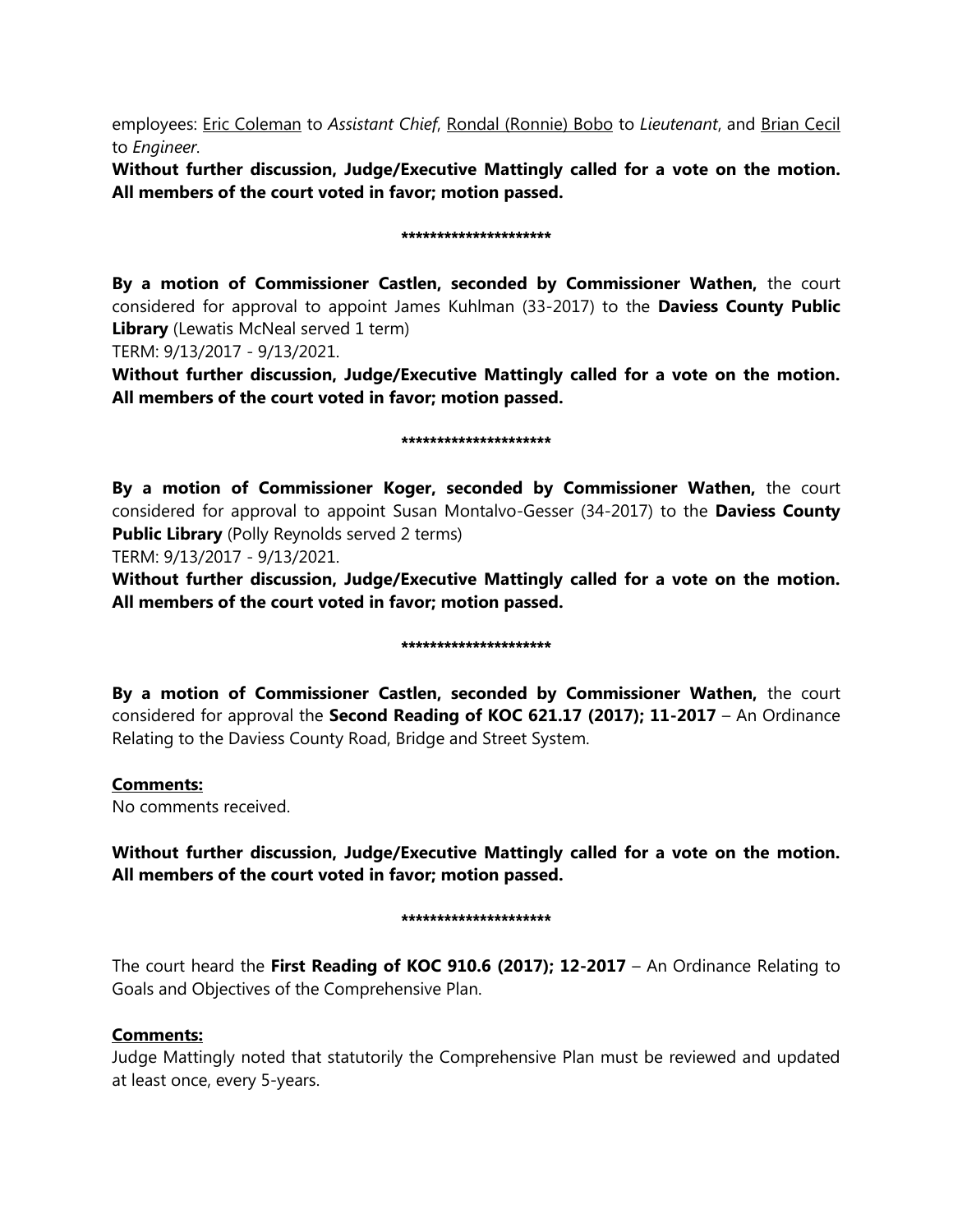#### \*\*\*\*\*\*\*\*\*\*\*\*\*\*\*\*\*\*\*\*

The court heard the **First Reading of KOC 520.2 (2017); 13-2017** – An Ordinance of the Daviess County Fiscal Court and the City of Owensboro Jointly Creating a New Section in Article III of the Owensboro Municipal Code Prohibiting the Operation of Golf Carts, Low-Speed Vehicles, or Utility Vehicles on all Public Roadways, Streets, or Highways within Daviess County and the City of Owensboro.

### **Comments:**

Judge Mattingly commented that during this past legislative session, an amendment was approved regarding the use of golf carts and like vehicles for package deliveries on roads and streets with posted speed limits of 35mph or less. With the increase in on-line sales, UPS desired this amendment to make package deliveries more efficient. The majority of speed limits within the city meet this regulation and the scenario I fear is one where to get from one adjacent neighborhood to another, the delivery driver must cross busy and highly traveled highways such as 54 resulting in significant traffic hazards. In cases where local bodies wish to disallow this, they may, within 60 days of the state's amendment passage, pass an ordinance rejecting the use of these type of vehicles. Although the Daviess County already prohibits golf carts and related vehicles from using county roads, the county must reject the state's amendment. In the future, if Daviess County desires to allow such vehicles on county roads or neighborhoods, the county may do so, but on the county's terms and regulations.

#### \*\*\*\*\*\*\*\*\*\*\*\*\*\*\*\*\*\*\*\*

## **Comments:**

Local resident and member of the newly created "Non-Violent Owensboro" group Sarah Snyder stated, "I encouraged the court to continue the conversation that we are going to treat all citizens equally. I do not think it is appropriate to essentially tell one group that their history is important and we will honor it, but tell another group that their history is irrelevant and to get over it. Both groups should be treated the same."

Judge Mattingly stated, "I absolutely agree with your statement."

Commissioner Wathen recognized Judge Mattingly for being awarded a distinguished regional leader by members of GRADD. GRADD presented the Judge with the Wendell H. Ford Regional Legislative Leadership Award.

Judge Mattingly thanked the commissioner for that announcement. Judge Mattingly was honored to have received the award and as noted that Senator Ford would always present himself as "the boy from Yellow Creek" and I too spent my adolescent years in a home adjacent to Senator Ford's home-place. He stated, "It was a true honor and made especially memorable as Senator Ford's grandson Clay Ford presented me with the award.